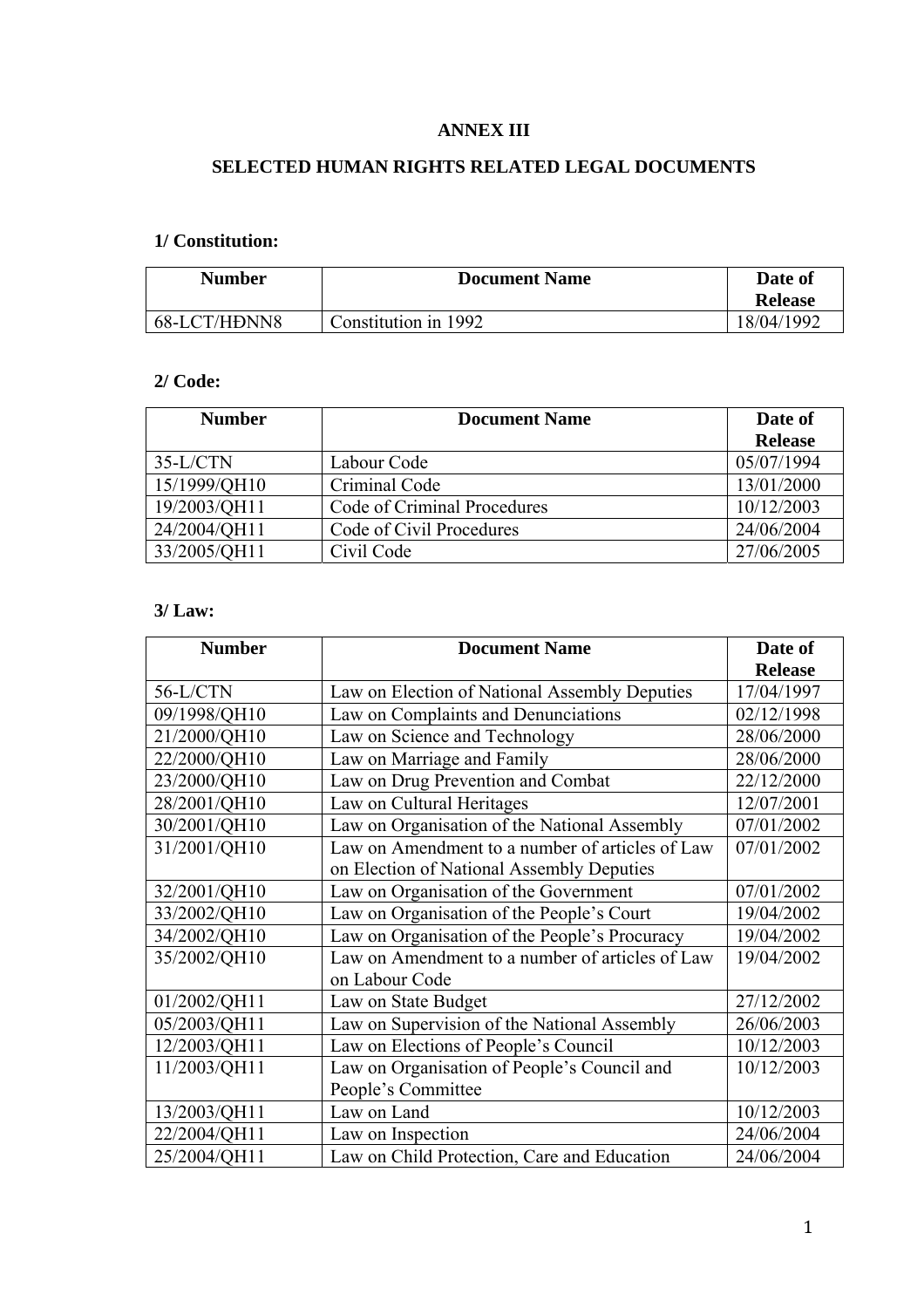| 26/2004/QH11 | Law on Amendment to a number of articles of Law | 24/06/2004 |
|--------------|-------------------------------------------------|------------|
|              | on Complaints and Denunciations                 |            |
| 31/2004/QH11 | Law on Promulgation of Legal Normative          | 14/12/2004 |
|              | Documents by People's Council and People's      |            |
|              | Committee                                       |            |
| 30/2004/QH11 | Law on Publication                              | 14/12/2004 |
| 41/2005/QH11 | Law on Signing, Accession and Enforcement of    | 24/06/2005 |
|              | <b>International Treaties</b>                   |            |
| 37/2005/QH11 | Law on State Audit                              | 24/06/2005 |
| 38/2005/QH11 | Law on Education                                | 27/06/2005 |
| 53/2005/QH11 | Law on Youth                                    | 09/12/2005 |
| 55/2005/QH11 | Law on Anti-Corruption                          | 09/12/2005 |
| 56/2005/QH11 | Law on Housing                                  | 09/12/2005 |
| 50/2005/QH11 | Law on Intellectual Property Rights             | 12/12/2005 |
| 58/2005/QH11 | Law on Amendment to a number of articles of Law | 12/12/2005 |
|              | on Complaints and Denunciations                 |            |
| 54/2005/QH11 | Law on People's Police                          | 12/12/2005 |
| 52/2005/QH11 | Law on Environmental Protection                 | 12/12/2005 |
| 71/2006/QH11 | Law on Social Insurance                         | 12/07/2006 |
| 69/2006/QH11 | Law on Legal Aid                                | 12/07/2006 |
| 67/2006/QH11 | Law on Information Technology                   | 12/07/2006 |
| 64/2006/QH11 | Law on HIV/AIDS Prevention and Control          | 12/07/2006 |
|              |                                                 |            |
| 65/2006/QH11 | Law on Lawyers                                  | 12/07/2006 |
| 81/2006/QH11 | Law on Residence                                | 12/12/2006 |
| 82/2006/QH11 | Law on Notary                                   | 12/12/2006 |
| 76/2006/QH11 | Law on Vocational Training                      | 12/12/2006 |
| 74/2006/QH11 | Law on Amendment to a number of articles of     | 12/12/2006 |
|              | Labour Code                                     |            |
| 73/2006/QH11 | Law on Gender Equality                          | 12/12/2006 |
| 72/2006/QH11 | Law on Vietnamese Guest Workers                 | 12/12/2006 |
|              |                                                 |            |
| 83/2007/QH11 | Law on Amendment to a number of articles of Law | 11/04/2007 |
|              | on Organisation of the National Assembly        |            |
| 84/2007/QH11 | Law on Amendment to Article 73 of Labour Code   | 11/04/2007 |
|              | (on days off and its payment)                   |            |
| 01/2007/QH12 | Law on Amendment to a number of articles of Law | 17/08/2007 |
|              | on Anti-Corruption                              |            |
| 03/2007/QH12 | Law on Contagious Diseases Prevention and       | 05/12/2007 |
|              | Combat                                          |            |
| 07/2007/QH12 | Law on Amnesty                                  | 05/12/2007 |
| 04/2007/QH12 | Law on Personal Income Tax                      | 05/12/2007 |
| 08/2007/QH12 | Law on Mutual Legal Assistance                  | 05/12/2007 |
| 02/2007/QH12 | Law on Domestic Violence Prevention and Combat  | 05/12/2007 |
| 11/2008/QH12 | Law on Red Cross Activities                     | 12/06/2008 |
| 12/2008/QH12 | Law on Amendment to a number of articles of Law | 12/06/2008 |
|              | on Publication                                  |            |
| 13/2008/QH12 | Law on Value Added Tax                          | 12/06/2008 |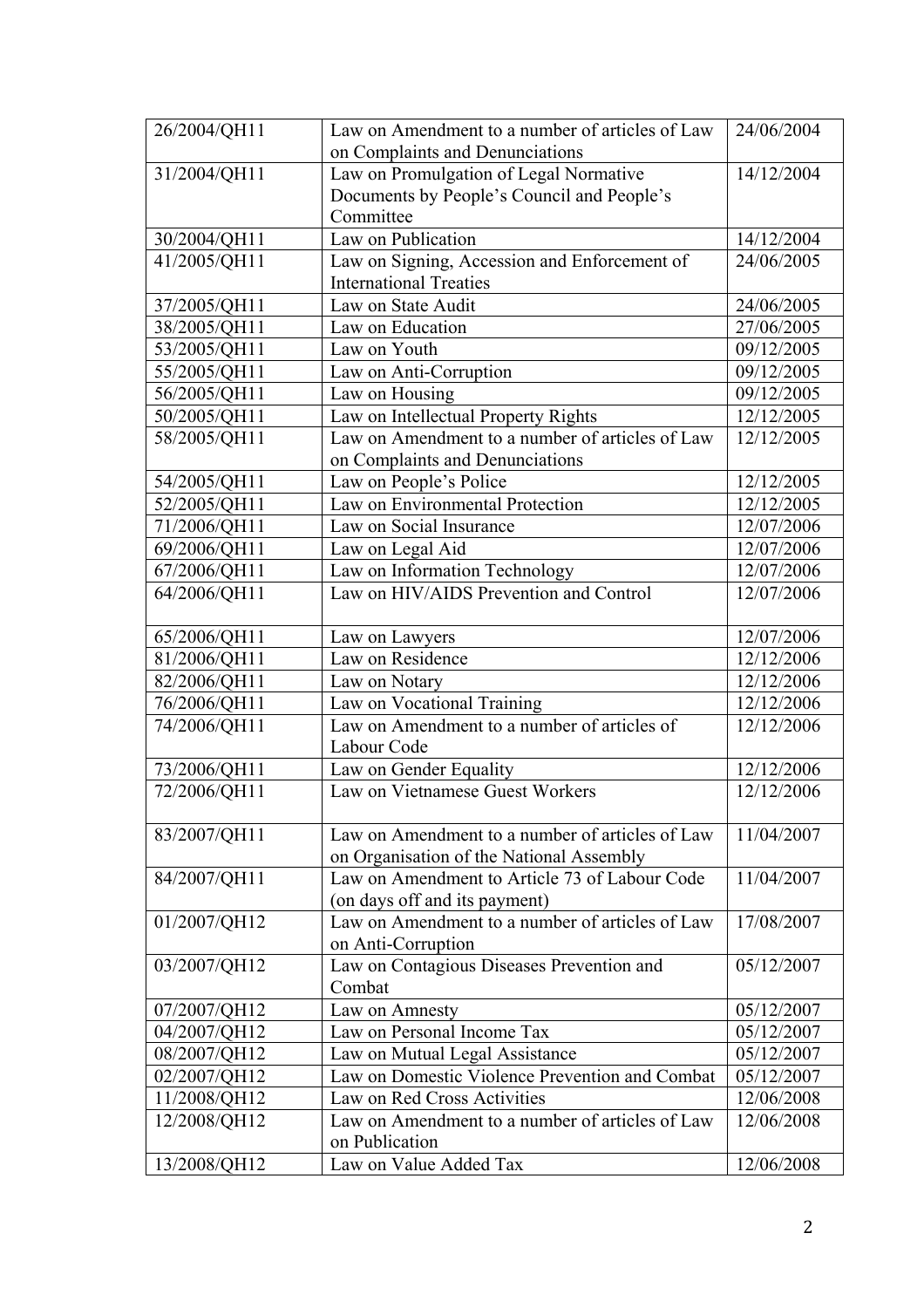| 17/2008/QH12 | Law on Promulgation of Legal Normative          | 12/06/2008 |
|--------------|-------------------------------------------------|------------|
|              | Documents                                       |            |
| 16/2008/QH12 | Law on Amendment to a number of articles of Law | 12/06/2008 |
|              | on Drug Prevention and Combat                   |            |
| 09/2008/QH12 | Law on Management of State-owned Asset          | 12/06/2008 |
| 26/2008/QH12 | Law on Enforcement of Civil Sentences           | 28/11/2008 |
| 24/2008/QH12 | Law on Vietnamese Nationality                   | 28/11/2008 |
| 22/2008/QH12 | Law on Civil Servants                           | 28/11/2008 |
| 25/2008/QH12 | Law on Healthcare Insurance                     | 28/11/2008 |

#### 4/ **Ordinance**:

| <b>Issuer</b>   | <b>Document Name</b>                                               | Date of        |
|-----------------|--------------------------------------------------------------------|----------------|
|                 |                                                                    | <b>Release</b> |
| $10-L/CTN$      | Ordinance on Enforcement of Prison Sentences                       | 20/03/1993     |
| 40-L/CTN        | Ordinance on HIV/AIDS Prevention and Combat                        | 12/06/1995     |
| $46-L/CTN$      | Ordinance on Supervision and Guidance of                           | 24/02/1996     |
|                 | National Assembly Standing Committee, and                          |                |
|                 | Guidance and Examination of the Government for<br>People's Council |                |
| $50-L/CTN$      | Ordinance on Tasks and Powers of People's                          | 03/07/1996     |
|                 | Council and People's Committee at all levels                       |                |
| 02L/CTN         | Ordinance on Corruption Combat                                     | 09/03/1998     |
| 02L/CTN         | Ordinance on Civil Servants                                        | 09/03/1998     |
| 06/1998/PL-     | Ordinance on People with Disabilities                              | 30/07/1998     |
| UBTVQH10        |                                                                    |                |
| 07/1998/PL-     | Ordinance on Signing and Enforcement of                            | 20/08/1998     |
| UBTVQH10        | <b>International Treaties</b>                                      |                |
| 23/2000/PL-     | Ordinance on Senior Citizens                                       | 12/05/2000     |
| UBTVQH10        |                                                                    |                |
| 24/2000/PL-     | Ordinance on Entry, Exit and Residence of                          | 12/05/2000     |
| UBTVQH10        | Foreigners in Vietnam                                              |                |
| 22/2000/PL-     | Ordinance on Amendment to a number of articles                     | 12/05/2000     |
| UBTVQH10        | of Law on Anti-Corruption                                          |                |
| 21/2000/PL-     | Ordinance on Amendment to a number of articles                     | 12/05/2000     |
| UBTVQH10        | of Law on Civil Servants                                           |                |
| 37/2001/PL-     | Ordinance on Lawyers                                               | 25/07/2001     |
| UBTVQH10        |                                                                    |                |
| 44/2002/PL-     | Ordinance on Sanctions inposed on                                  | 16/07/2002     |
| UBTVQH10        | <b>Administrative Violations</b>                                   |                |
| 02/2002/PL-     | Ordinance on Judges and People's Court Jury                        | 11/10/2002     |
| UBTVQH11        |                                                                    |                |
| 03/2002/PL-     | Ordinance on Prosecutors                                           | 11/10/2002     |
| <b>UBTVQH11</b> |                                                                    |                |
| 10/2003/PL-     | Ordinance on Prostitution Prevention and Combat                    | 31/03/2003     |
| UBTVQH11        |                                                                    |                |
| 11/2003/PL-     | Ordinance on Amendment to a number of articles                     | 08/05/2003     |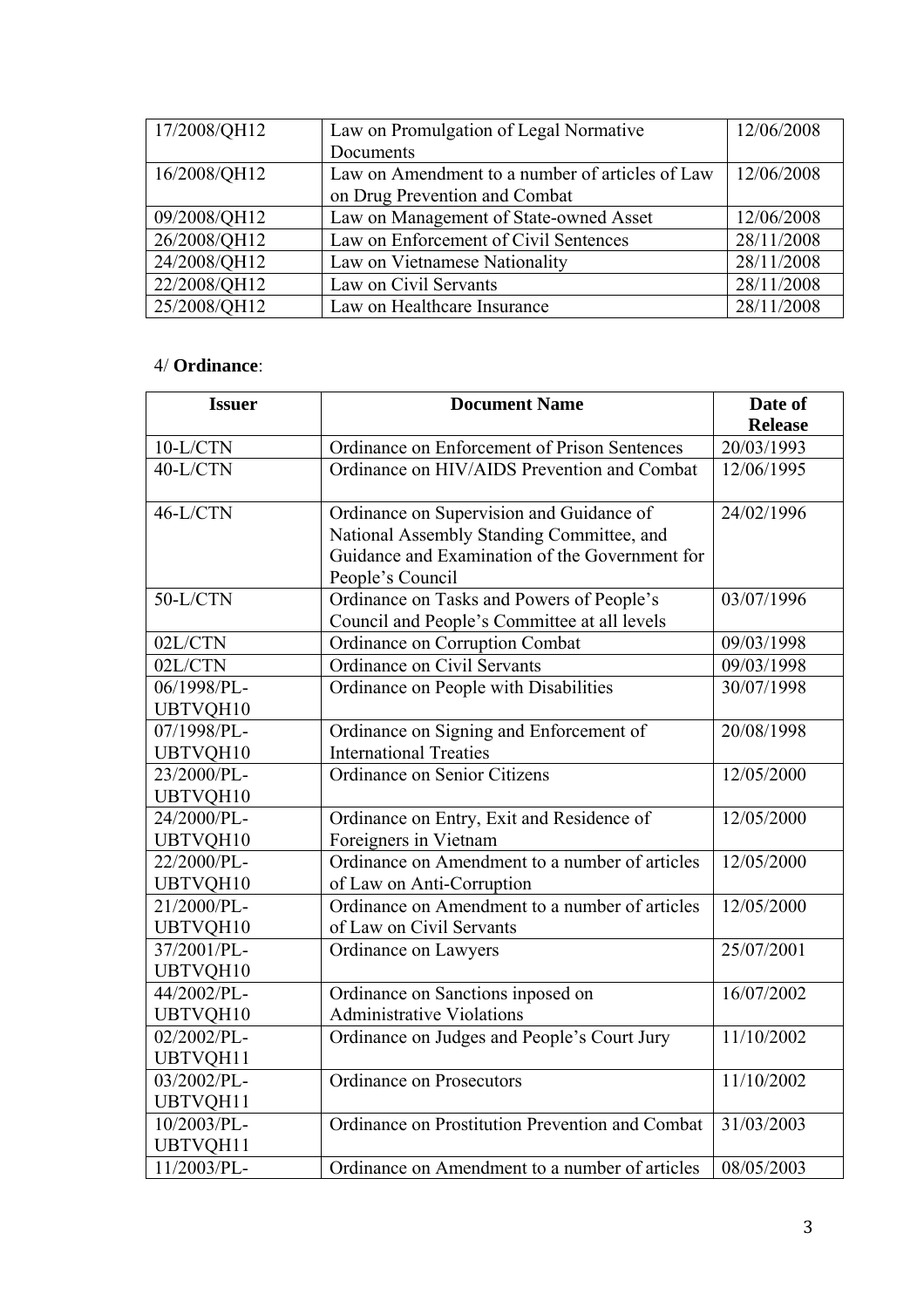| <b>UBTVQH</b> | of Ordinance on Civil Servants                  |            |
|---------------|-------------------------------------------------|------------|
| 13/2004/PL-   | Ordinance on Enforcement of Civil Sentences     | 28/01/2004 |
| UBTVQH11      |                                                 |            |
| 21/2004/PL-   | Ordinance on Religion and Belief                | 12/07/2004 |
| UBTVQH11      |                                                 |            |
| 23/2004/PL-   | Ordinance on Criminal Investigation             | 30/08/2004 |
| UBTVQH11      |                                                 |            |
| 24/2004/PL-   | Ordinance on Forensic Tests                     | 11/10/2004 |
| UBTVQH11      |                                                 |            |
| 29/2006/PL-   | Ordinance on Amendment to a number of articles  | 18/04/2006 |
| UBTVQH11      | of Ordinance on Proceedings of Administrative   |            |
|               | Cases                                           |            |
| 30/2006/PL-   | Ordinance on Amendment to Article 9 of          | 26/12/2006 |
| UBTVQH11      | Ordinance on Criminal Investigation             |            |
| 31/2007/PL-   | Ordinance on Amendment to a number of articles  | 21/03/2007 |
| UBTVQH11      | of Ordinance on Sanctions imposed on            |            |
|               | <b>Administrative Violations</b>                |            |
| 33/2007/PL-   | Ordinance on Signing and Enforcement of         | 30/04/2007 |
| UBTVQH11      | <b>International Agreements</b>                 |            |
| 34/2007/PL-   | Ordinance on Exercise of Democracy in           | 30/04/2007 |
| UBTVQH11      | Communes, Wards and Townships                   |            |
| 01/2007/      | Ordinance on Amendment to a number of articles  | 02/11/2007 |
| UBTVQH12      | of Ordinance on Enforcement of Prison Sentences |            |
| 04/2008/PL-   | Ordinance on Amendment to a number of articles  | 12/04/2008 |
| UBTVQH12      | of Ordinance on Sanctions imposed on            |            |
|               | <b>Administrative Violations</b>                |            |

## **5/ Decree:**

| <b>Number</b>  | <b>Document Name</b>                               | Date of        |
|----------------|----------------------------------------------------|----------------|
|                |                                                    | <b>Release</b> |
| 134/2006/NĐ-CP | Decree on Regulations of Nominations to            | 14/11/2006     |
|                | University Education Institutions, Colleges and    |                |
|                | Junior Colleges under the public sector to train   |                |
|                | the civil servants for disadvantaged regions and   |                |
|                | the ethnic minorities areas where there is no or a |                |
|                | small number of civil servants graduated from      |                |
|                | universities, colleges and junior colleges         |                |
| 67/2007/NĐ-CP  | Decree on Support Policy for Vulnerable Groups     | 13/4/2007      |
| 135/2007/ND-CP | Decree on Administrative Sanctions in the Area     | 16/08/2007     |
|                | of Social Insurance                                |                |
| 136/2007/NĐ-CP | Decree on Immigration of Vietnamese citizens       | 17/08/2007     |
| 138/2007/NĐ-CP | Decree on Organisation and Operation of Local      | 28/08/2007     |
|                | <b>Investment Fund for Development</b>             |                |
| 143/2007/NĐ-CP | Decree on Retirement Procedures for Civil          | 10/09/2007     |
|                | Servants                                           |                |
| 144/2007/ND-CP | Decree on Administrative Sanctions imposed on      | 10/09/2007     |
|                | Violations in Vietnamese Labour Export             |                |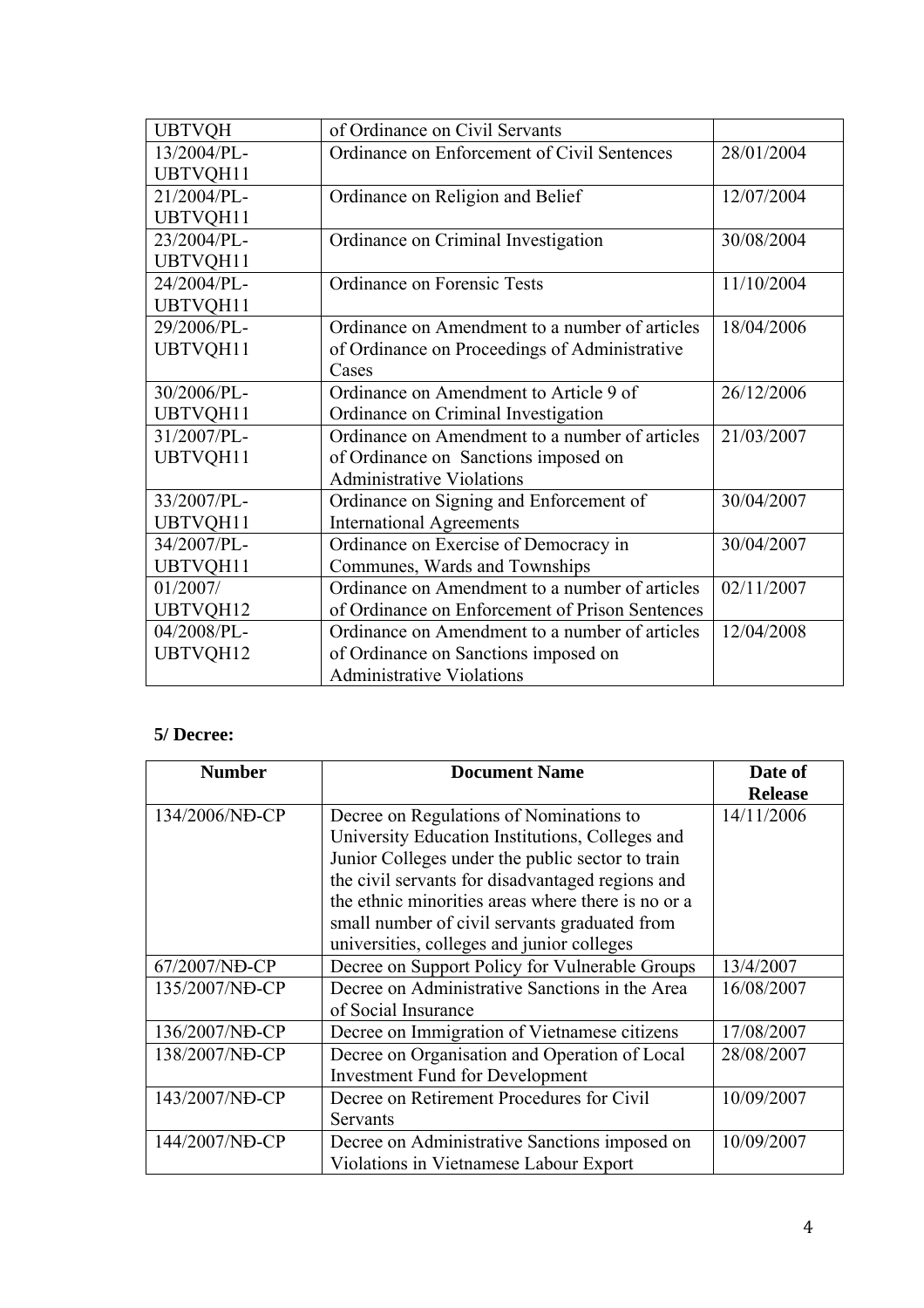| 148/2007/NĐ-CP | Decree on Organisation and Operation of Social    | 25/09/2007 |
|----------------|---------------------------------------------------|------------|
|                | Fund and Charity Fund                             |            |
| 168/2007/NĐ-CP | Decree on Regional Minimum Wage for               | 16/11/2007 |
|                | Vietnamese Employees in Foreign-Invested          |            |
|                | Enterprises, Foreign Institutions, International  |            |
|                | Organisations and Foreigners in Vietnam           |            |
| 167/2007/NĐ-CP | Decree on Regional Minimum Wage for               | 16/11/2007 |
|                | Vietnamese Employees working for Companies,       |            |
|                | Enterprises, Collectives, Collective Groups,      |            |
|                | Farms, Households, Individuals and                |            |
|                | Organizations of Vietnam                          |            |
| 166/2007/ND-CP | Decree on Minimum Wage                            | 16/11/2007 |
| 179/2007/ND-CP | Decree on the Promulgation of the Government      | 03/12/2007 |
|                | <b>Working Statute</b>                            |            |
| 178/2007/NĐ-CP | Decree on Functions, Tasks, Powers and            | 03/12/2007 |
|                | Structure of Ministries and Ministry-equivalent   |            |
|                | Agencies                                          |            |
| 184/2007/NĐ-CP | Decree regulating Pension, Social Insurance and   | 17/12/2007 |
|                | Monthly Allowance for Civil Servants at           |            |
|                | Commune level                                     |            |
| 187/2007/NĐ-CP | Decree on Functions, Tasks, Powers and            | 25/12/2007 |
|                | Structure of the Ministry of Information and      |            |
|                | Telecommunication                                 |            |
| 185/2007/ND-CP | Decree on Functions, Tasks, Powers and            | 25/12/2007 |
|                | Structure of the Ministry of Culture, Sports and  |            |
|                | Tourism                                           |            |
| 186/2007/NĐ-CP | Decree on Functions, Tasks, Powers and            | 25/12/2007 |
|                | Structure of the Ministry of Labour, War Invalids |            |
|                | and Social Affairs                                |            |
| 188/2007/NĐ-CP | Decree on Functions, Tasks, Powers and            | 27/12/2007 |
|                | Structure of the Ministry of Healthcare           |            |
| 12/2008/NĐ-CP  | Decree on Details and Enforcement Guidelines of   | 30/01/2008 |
|                | Article 176 of Labour Code on Postpone or End     |            |
|                | of Strike, and Solutions to Interests of Workers  |            |
| 15/2008/NĐ-CP  | Decree on Functions, Tasks, Powers and            | 04/02/2008 |
|                | Structure of the Ministry of Foreign Affairs      |            |
| 14/2008/NĐ-CP  | Decree on Organisation of Specialised             | 04/02/2008 |
|                | Institutions under Provincial People's            |            |
|                | Committees in Communes, Districts and Cities.     |            |
| 13/2008/NĐ-CP  | Decree on Organisation of Specialised             | 04/02/2008 |
|                | Institutions under Central People's Committees in |            |
|                | Provinces and Cities                              |            |
| 20/2008/NĐ-CP  | Decree on Receiving and Resolving the             | 14/02/2008 |
|                | Recommendations and Feedbacks by Individuals      |            |
|                | and Organisations on Administrative Regulations   |            |
| 26/2008/NĐ-CP  | Decree on Management and Spending of State        | 05/03/2008 |
|                | Budget for the Works related to International     |            |
|                | <b>Treaties and Agreements</b>                    |            |
| 28/2008/NĐ-CP  | Decree on Functions, Tasks, Powers and            | 14/03/2008 |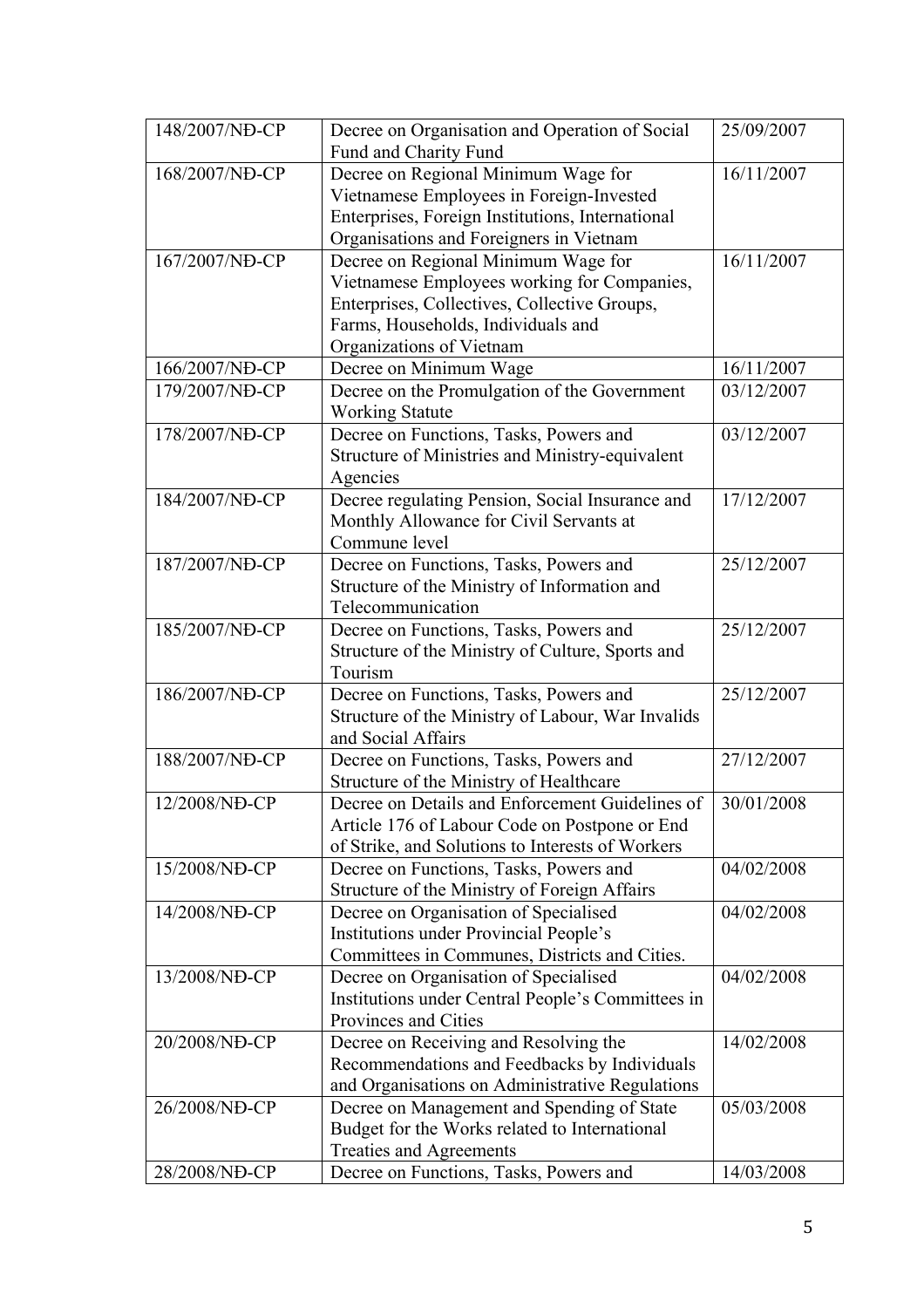|                | Structure of the Ministry of Science and                                       |            |
|----------------|--------------------------------------------------------------------------------|------------|
|                | Technology                                                                     |            |
| 32/2008/NĐ-CP  | Decree on Functions, Tasks, Powers and                                         | 19/03/2008 |
|                | Structure of the Ministry of Education and                                     |            |
|                | Training                                                                       |            |
| 33/2008/NĐ-CP  | Decree on Functions, Tasks, Powers and                                         | 19/03/2008 |
|                | Structure of the Government Office                                             |            |
| 34/2008/NĐ-CP  | Decree on Recruitment and Management of                                        | 25/03/2008 |
|                | Foreign Employees in Vietnam                                                   |            |
| 48/2008/NĐ-CP  | Decree on Functions, Tasks, Powers and                                         | 17/04/2008 |
|                | Structure of the Ministry of Home Affairs                                      |            |
| 59/2008/NĐ-CP  | Decree on People's Police Identity Card                                        | 08/05/2008 |
| 60/2008/NĐ-CP  | Decree on Functions, Tasks, Powers and                                         | 09/05/2008 |
|                | Structure of the Ethnic Minorities Committee                                   |            |
| 64/2008/NĐ-CP  | Decree on Mobilisation, Reception, Distribution                                | 14/05/2008 |
|                | and Use of Voluntary Sources for the Victims of                                |            |
|                | Natural Disasters, Fire, Serious Incidents and                                 |            |
|                | <b>Terminal Diseases</b>                                                       |            |
| 65/2008/NĐ-CP  | Decree on Functions, Tasks, Powers and                                         | 20/05/2008 |
|                | <b>Structure of Government Inspectorate</b>                                    |            |
| 68/2008/NĐ-CP  | Decree on Establishment Conditions and                                         | 30/05/2008 |
|                | Procedures, Structure, Operation and Dissolution<br>of Social Care Insitutions |            |
| 70/2008/ND-CP  | Decree on Enforcement of a number of articles of                               | 04/06/2008 |
|                | the Law on Gender Equality                                                     |            |
| 76/2008/NĐ-CP  | Decree on Enforcement of a number of articles of                               | 04/07/2008 |
|                | the Law on Amnesty                                                             |            |
| 77/2008/NĐ-CP  | Decree on Legal Advisory                                                       | 16/07/2008 |
| 83/2008/NĐ-CP  | Decree on Adjustment of Wage including social                                  | 31/07/2008 |
|                | insurance for Employees and Implementation of                                  |            |
|                | Wage System by Employers                                                       |            |
| 91/2008/NĐ-CP  | Decree on Publishing Auditing Results and                                      | 18/08/2008 |
|                | Implementation of Recommendations by State                                     |            |
|                | Audit                                                                          |            |
| 93/2008/NĐ-CP  | Decree on Functions, Tasks, Powers and                                         | 22/08/2008 |
|                | Structure of the Ministry of Justice                                           |            |
| 92/2008/NĐ-CP  | Decree on Detailed Guidelines for Enforcement                                  | 22/08/2008 |
|                | of a number of articles of Law on Legal Mutual                                 |            |
|                | Assistance                                                                     |            |
| 94/2008/ND-CP  | Decree on Functions, Tasks, Powers and                                         | 22/08/2008 |
|                | Structure of Vietnam Social Insurance                                          |            |
| 97/2008/NĐ-CP  | Decree on Management, Supply and Use of                                        | 28/08/2008 |
|                | <b>Internet Services and Information</b>                                       |            |
| 111/2008/ND-CP | Decree on Regional Minimum Wage for                                            | 10/10/2008 |
|                | Employees in Foreign-invested Enterprises,                                     |            |
|                | Foreign Institutions and International Individuals                             |            |
|                | and Organisations in Vietnam                                                   |            |
| 110/2008/NĐ-CP | Decree on Regional Minimum Wage for                                            | 10/10/2008 |
|                | Employees working for Companies, Enterprises,                                  |            |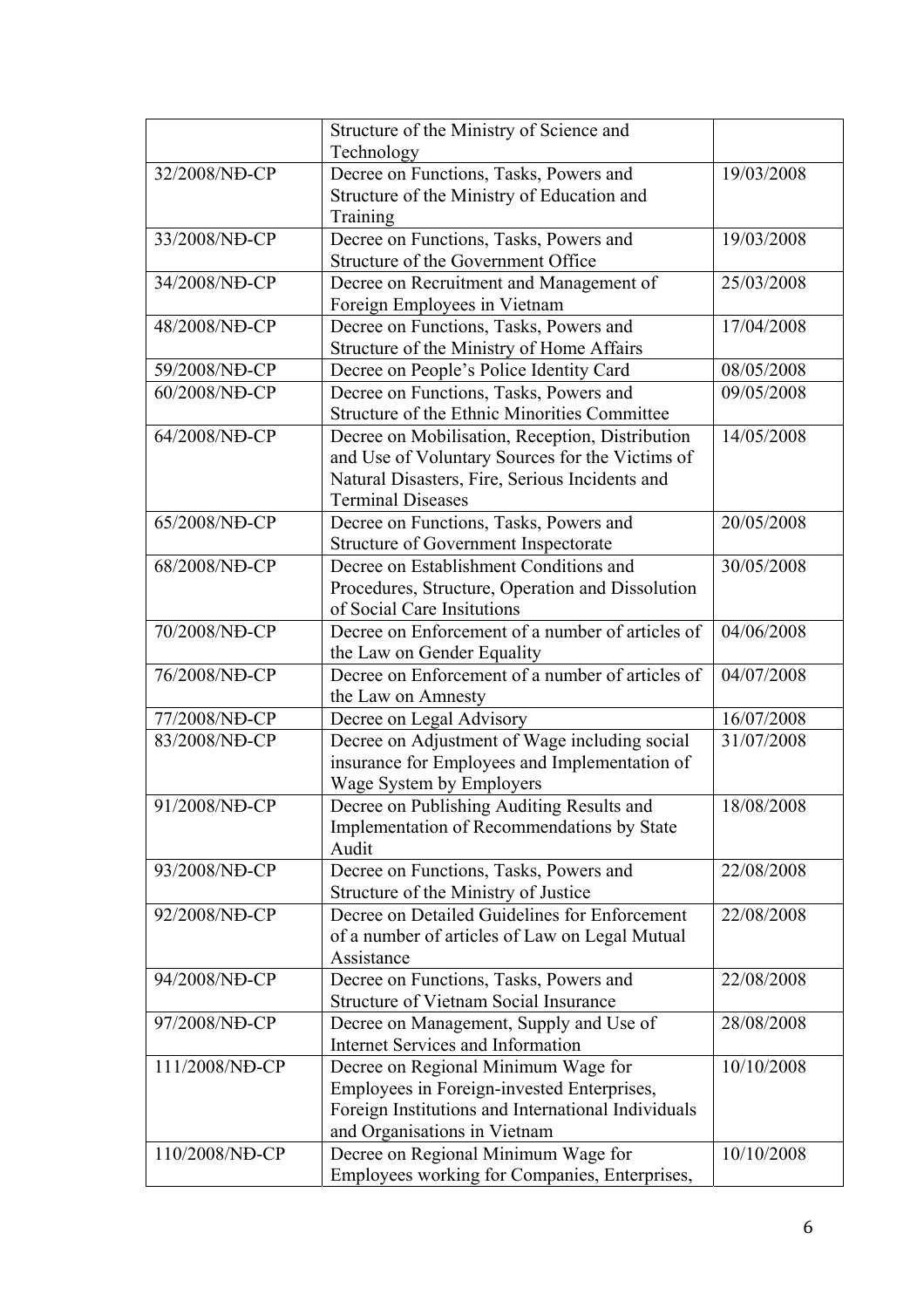|                | Collectives, Collective Groups, Farms,          |            |
|----------------|-------------------------------------------------|------------|
|                | Households, Individuals and other Organisations |            |
|                | of Vietnam                                      |            |
| 113/2008/NĐ-CP | Decree on Promulgation of Statute of Detention  | 28/10/2008 |
|                | Camp                                            |            |
| 116/2008/ND-CP | Decree on Functions, Tasks, Powers and          | 14/11/2008 |
|                | Structure of the Ministry of Planning and       |            |
|                | Investment                                      |            |
| 122/2008/ND-CP | Decree on Regional Allowance for Pensioners     | 04/12/2008 |
|                | and Social Insurance Beneficiaries,             |            |
|                | Unemployment Benefits, Victims of Labour        |            |
|                | Accidents and Monthly Allowance for People      |            |
|                | infected with Occupational Diseases             |            |
| 127/2008/NĐ-CP | Decree on Detailed Guidelines for the           | 12/12/2008 |
|                | Enforcement of a number of articles of Law on   |            |
|                | Social Insurance relating to Unemployment       |            |
|                | <b>Benefits</b>                                 |            |

## **6/ Prime Minister's Decisions:**

| <b>Number</b>   | <b>Document name</b>                                                                         | Date of    |
|-----------------|----------------------------------------------------------------------------------------------|------------|
|                 |                                                                                              | release    |
| 62/2005/QD-TTg  | Decision on Assistant Policy on Inplementation                                               | 24/3/2005  |
|                 | of Secondary Education Universalization                                                      |            |
| 65/2005/QD-TTg  | Decision on Ratification of the project                                                      | 25/3/2005  |
|                 | "Community-based care for orphans, foundlings,                                               |            |
|                 | severely disabled children, toxic chemical<br>affected children and HIV/AIDS infected        |            |
|                 | children" in the period of 2005-2010.                                                        |            |
| 313/2005/QĐ-TTG | Decision on some Entitlements for HIV/AIDS                                                   | 02/12/2005 |
|                 | infected people and those who treat and take care                                            |            |
|                 | of HIV/AIDS infected people in State's social                                                |            |
|                 | sponsoring facilities                                                                        |            |
| 07/2006/QD-TTg  | Decision on Ratification of the Socio-Economic<br>Development Program for severely difficult | 10/01/2006 |
|                 | communes of ethnic minority and mountainous                                                  |            |
|                 | areas in the period of 2006-2010 (the 2 <sup>nd</sup> phase of                               |            |
|                 | Program 135)                                                                                 |            |
| 17/2007/QD-TTg  | Decision attached with Regulations of receiving                                              | 29/1/2007  |
|                 | community re-integration aid for women and                                                   |            |
|                 | children being trafficked overseas                                                           |            |
| 20/2007/QD-TTg  | Decision on Reduction of number of poor                                                      | 05/02/2007 |
|                 | households and severely difficult communes in                                                |            |
|                 | inshore sand bar and island areas                                                            |            |
| 103/2008/       | Decision on Ratification of the Project on                                                   | 21/07/2008 |
| QĐ-TTg          | vocational assistance and job creation for young                                             |            |
|                 | people in the period of 2008 - 2015                                                          |            |
| 114/2008/       | Decision on Improvement of the Vietnam                                                       | 22/08/2008 |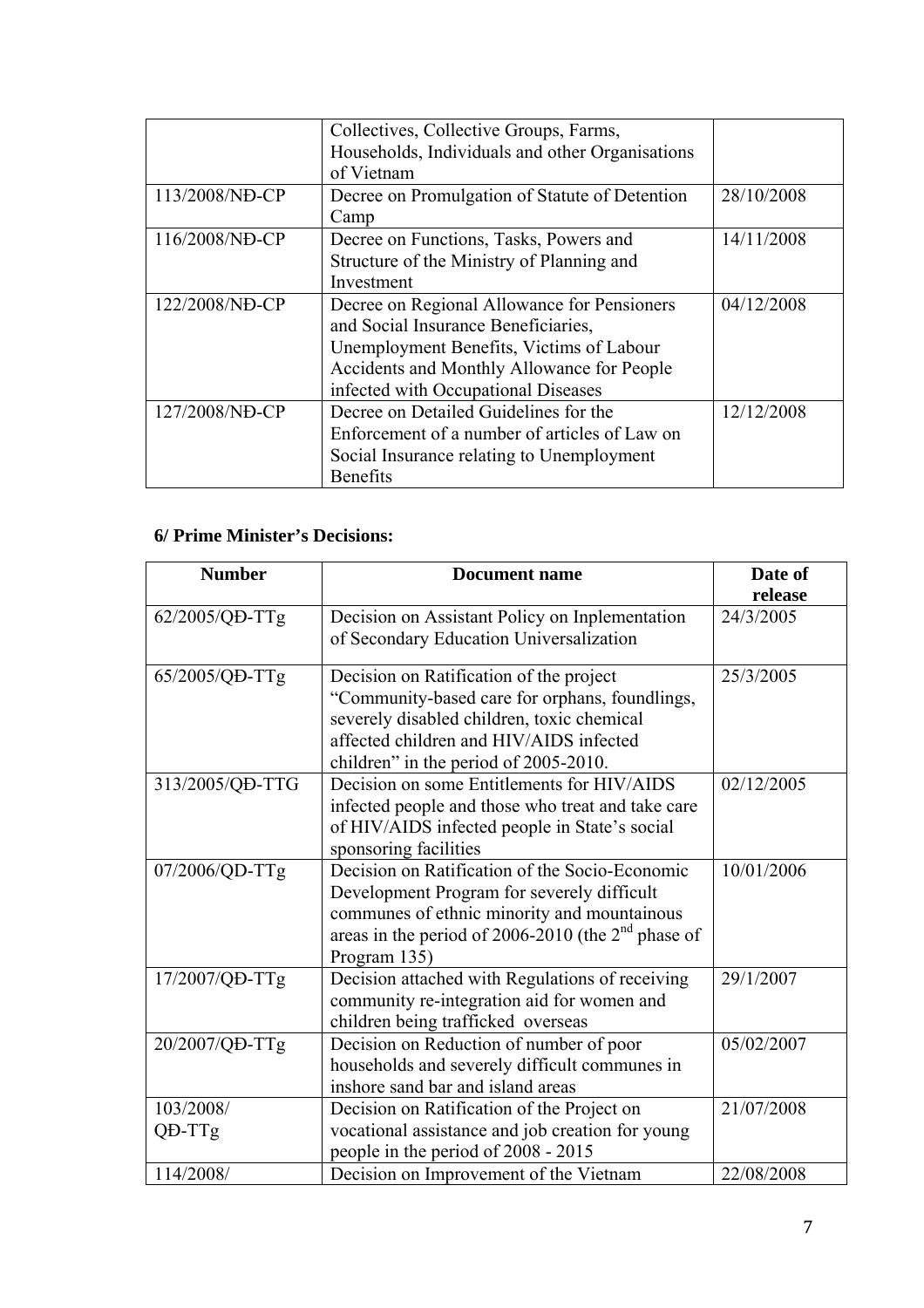| QD-TTg                      | National Committee for the Advancement of<br>Women                                                                                                                                     |            |
|-----------------------------|----------------------------------------------------------------------------------------------------------------------------------------------------------------------------------------|------------|
| 117/2008/<br>QD-TTg         | Decision on Adjustment of insurance fee for<br>social policy beneficiaries                                                                                                             | 27/08/2008 |
| 126/2008/<br>QD-TTg         | Decision on Amendment of some articles of<br>Decision No 32/2007/QĐ-TTg dated 5 <sup>th</sup> March,<br>2007 on production expansion loan for difficulty<br>ethnic minority households | 15/09/2008 |
| 36/2008/<br><b>OD-BYT</b>   | Decision on Ratification of the National Action<br>Plan on Safety of HIV preventive blood<br>transfusion in 2008-2010                                                                  | 28/10/2008 |
| 1744/2008/<br><b>QD-CTN</b> | Decision on Amnesty in 2009                                                                                                                                                            | 04/12/2008 |
| 167/2008/<br>$QD-TTg$       | Decision on Policy on housing assistance for poor<br>households                                                                                                                        | 12/12/2008 |

## **7/ Directive:**

| <b>Number</b>  | <b>Document number</b>                             | Date of    |
|----------------|----------------------------------------------------|------------|
|                |                                                    | release    |
| 36/2004/CT-TTg | Directive on Adjustment and Enhancement of         | 27/10/2004 |
|                | Accountability of Heads of Government              |            |
|                | administrative agencies in addressing complaints   |            |
|                | and denunciations                                  |            |
| 38/2004/CT-TTg | Directive on Promotion of Ethnic Minority          | 09/11/2004 |
|                | Language Training for cadres and staffs living in  |            |
|                | ethnic minority and mountainous areas              |            |
| 01/2005/CT-TTg | Directive on a number of Tasks towards             | 04/02/2005 |
|                | Protestantism                                      |            |
| 09/2005/CT-TTg | Directive on Continued Acceleration of             | 05/04/2005 |
|                | <b>Administrative Reform</b>                       |            |
| 27/2005/CT-TTg | Directive on accelerating the Progress of School   | 22/07/2005 |
|                | Solidification Program                             |            |
| 32/2005/CT-TTg | Directive on Enhancement of checking and           | 10/10/2005 |
|                | processing legal documents                         |            |
| 01/2006/CT-TTg | Directive on promotion of implementing assistant   | 09/01/2006 |
|                | policies for disabled people in the current socio- |            |
|                | economic context                                   |            |
| 10/2006/CT-TTg | Directive on Reduction of administrative           | 23/03/2006 |
|                | documents and papers in the functioning of         |            |
|                | Government administrative agencies                 |            |
| 23/2006/CT-TTg | Directive on healthcare promotion in schools       | 12/07/2006 |
| 29/2006/CT-TTg | Directive on intensifying the Prevention of avian  | 08/08/2006 |
|                | flu and human influenza type A (H5N1)              |            |
| 32/2006/CT-TTg | Directive on urgent measures for adjustment of     | 07/09/2006 |
|                | administrative rules in handling affairs of        |            |
|                | individuals and businesses                         |            |